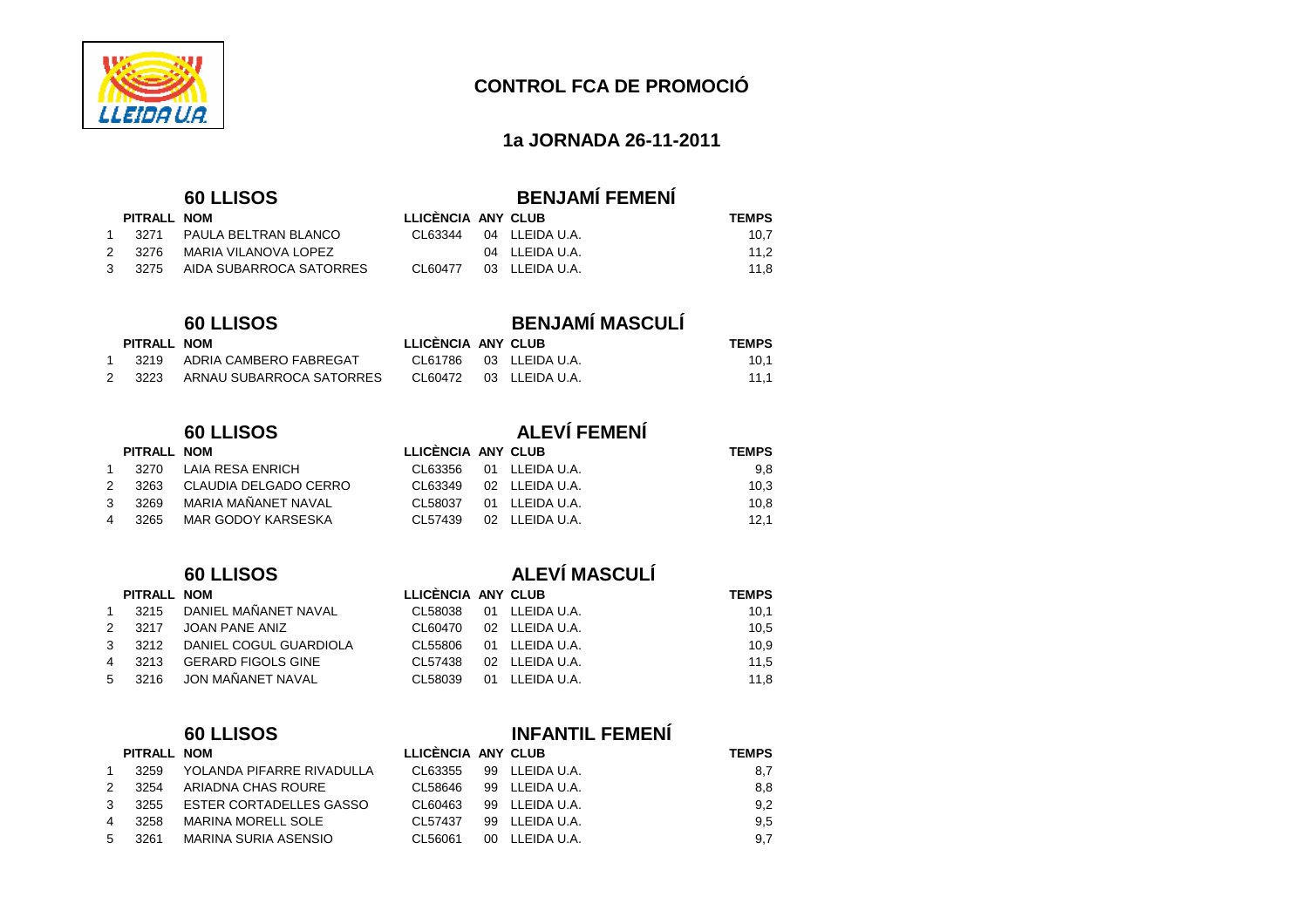

#### **1a JORNADA 26-11-2011**

#### **60 LLISOS INFANTIL MASCULÍ**

|              | PITRALL NOM |                             | LLICÈNCIA ANY CLUB |                            | <b>TEMPS</b> |
|--------------|-------------|-----------------------------|--------------------|----------------------------|--------------|
| $\mathbf{1}$ |             | 3202 JOEL COMENGE PEIRO     |                    | CI 63348 99 II FIDA U.A    | 8.2          |
| 2            |             | 325 JOEL CASALS MONTEL      |                    | 99 C.A. ASCÓ-RIBERA D'EBRE | 8.6          |
|              |             | 3 3205 SERGI LIEBANA JORDAN | CT17501            | 00 LLEIDA U.A.             | 9.4          |

|    |             | <b>60 LLISOS</b>        |                    |     | <b>CADET FEMENI</b> |              | <b>VENT</b> |  |
|----|-------------|-------------------------|--------------------|-----|---------------------|--------------|-------------|--|
|    | PITRALL NOM |                         | LLICÈNCIA ANY CLUB |     |                     | <b>TEMPS</b> | $-1,9$      |  |
|    | 3240        | NURIA CASTELLS GASA     | CL61790            | 98  | LLEIDA U.A.         | 8,7          |             |  |
| 2. | 3237        | NAIMA BARKANE AMAROUCH  | CL56054            | 98  | LLEIDA U.A.         | 9,2          |             |  |
| 3  | 308         | ANGELA ARGUDO BATALLA   |                    | 98. | LLEIDA U.A.         | 9,4          |             |  |
| 4  | 3244        | SAIDA MACHO FILLAT      | CL63352            | 98  | LLEIDA U.A.         | 9,9          |             |  |
|    | 309         | LAIA ESCOLA SALLAN      |                    | 98. | LLEIDA U.A.         | 10,0         |             |  |
| 6. | 3239        | NATALIA CAELLES GRAMUNT | CL63345            | 98  | LLEIDA U.A.         | 10,1         |             |  |

|                |             | <b>60 LLISOS</b>           |                    |    | <b>CADET MASCULI</b> |              | <b>VENT</b> |
|----------------|-------------|----------------------------|--------------------|----|----------------------|--------------|-------------|
|                | PITRALL NOM |                            | LLICÈNCIA ANY CLUB |    |                      | <b>TEMPS</b> | $-2.0$      |
| $\mathbf{1}$   | 3189        | MARC LIEBANA JORDAN        | CT17500            |    | 98 LLEIDA U.A.       | 8,2          |             |
| $2^{\circ}$    | 3195        | <b>VICTOR SANCHO NAVAL</b> | CL54626            | 97 | LLEIDA U.A.          | 8,5          |             |
| $3^{\circ}$    | 3191        | JORGE MELENDO ARRUFAT      | CT20153            |    | 97 LLEIDA U.A.       | 8,6          |             |
| $\overline{4}$ | 307         | MANU ARGUDO BATALLA        |                    |    | 98 LLEIDA U.A.       | 9,0          |             |
| 5 <sub>1</sub> | 3197        | VICTOR TERREROS IBAÑEZ     | CL56796            |    | 98 LLEIDA U.A.       | 9,3          |             |

|             |             | <b>60 LLISOS</b>           |                    | <b>ABSOLUT FEMENI</b>              | <b>VENT</b>  |        |  |
|-------------|-------------|----------------------------|--------------------|------------------------------------|--------------|--------|--|
|             | PITRALL NOM |                            | LLICÈNCIA ANY CLUB |                                    | <b>TEMPS</b> | $-2.1$ |  |
|             | 326         | ELISABETH MONTAÑA MARGALEF |                    | CT18734 95 C.A. ASCÓ-RIBERA D'EBRE | 8,7          |        |  |
| $2^{\circ}$ | -331        | JULIA RIUS GARCIA          | CI 18993           | 94 C.A. ASCÓ-RIBERA D'EBRE         | 8,8          |        |  |
| $3^{\circ}$ | - 327       | ANNA MIRO MORA             | CI 55938           | 96 C.A. ASCÓ-RIBERA D'EBRE         | 8.9          |        |  |
|             |             |                            |                    |                                    |              |        |  |

|             | <b>60 LLISOS</b>           |                    | <b>JUVENIL MASCULÍ</b> |              | <b>VENT</b> |  |
|-------------|----------------------------|--------------------|------------------------|--------------|-------------|--|
| PITRALL NOM |                            | LLICÈNCIA ANY CLUB |                        | <b>TEMPS</b> | $-2.1$      |  |
|             | 1 3177 EDUARD BARO ATIENZA |                    | 96 LLEIDA U.A.         | 8,0          |             |  |
| 2 3175      | ALBERT BALCELLS GARRIGA    |                    | 96 LLEIDA U.A.         | 8,2          |             |  |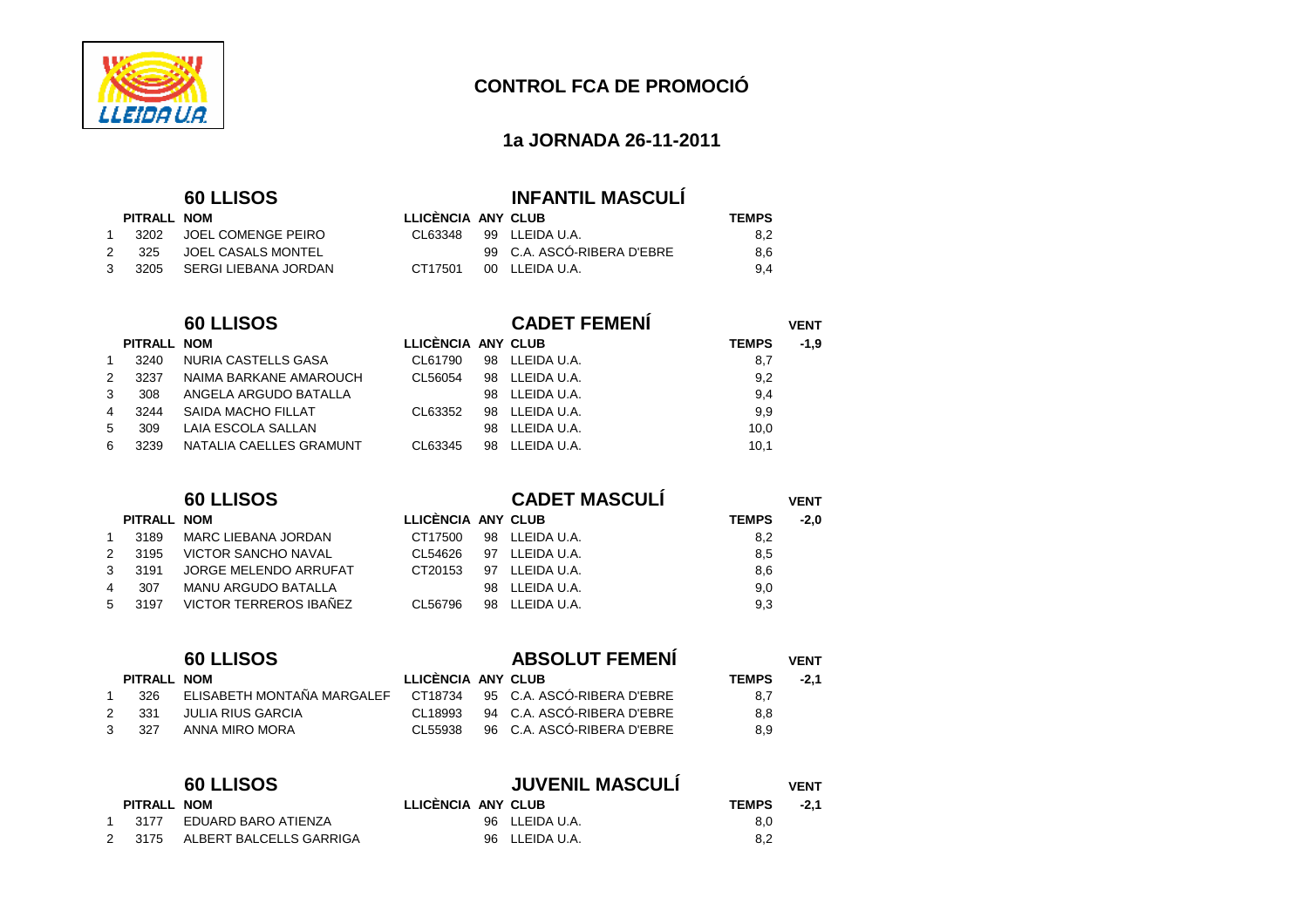

#### **1a JORNADA 26-11-2011**

|               | PITRALL NOM |                             |
|---------------|-------------|-----------------------------|
| $\mathbf 1$   | 3236        | AMAIA ALDABO LEGORBURU      |
| $\mathcal{P}$ | - 308       | ANGELA ARGUDO BATALLA       |
| $\mathcal{B}$ | 3245        | <b>MARIA MODOL MESALLES</b> |

# **300 LLISOS**<br> **NOM**

#### $PITRAL$  **NOM**

|   | 3189 | MARC LIEBANA JORDAN |
|---|------|---------------------|
| 2 | 307  | MANU ARGUDO BATALLA |

|               | PITRALL NOM |                                  |
|---------------|-------------|----------------------------------|
|               |             | 1 3259 YOLANDA PIFARRE RIVADULLA |
|               |             | 2 3261 MARINA SURIA ASENSIO      |
| $\mathcal{R}$ | - 3258      | <b>MARINA MORELL SOLE</b>        |
| 4             |             | 3255 ESTER CORTADELLES GASSO     |

|   | PITRALL NOM |                           |
|---|-------------|---------------------------|
|   |             | 1 3204 PAU GODOY KARSESKA |
| 2 |             | 3202 JOEL COMENGE PEIRO   |
|   |             | 3 3209 DAVID SANCHO NAVAL |

|               | PITRALL NOM |                             |  |
|---------------|-------------|-----------------------------|--|
|               | 1 3237      | NAIMA BARKANE AMAROUCH      |  |
| $\mathcal{P}$ | -3245       | <b>MARIA MODOL MESALLES</b> |  |

| PITRALL NOM |                          | LLICÈNCIA ANY CLUB |                        | <b>TEMPS</b> |  |
|-------------|--------------------------|--------------------|------------------------|--------------|--|
| 3188        | SEBASTIAN CHANGO PAZMIÑO |                    | CL58031 97 LLEIDA U.A. | 3,09,3       |  |

# **300 LLISOS CADET FEMENÍ**

| PITRALL NOM |                        | LLICENCIA ANY CLUB |                | <b>TEMPS</b> |  |
|-------------|------------------------|--------------------|----------------|--------------|--|
| 3236        | AMAIA ALDABO LEGORBURU | CT17495            | 97 LLEIDA U.A. | 47.8         |  |
| 308         | ANGELA ARGUDO BATALLA  |                    | 98 LLEIDA U.A. | 53.6         |  |
| 3245        | MARIA MODOL MESALLES   | CL61789            | 98 LLEIDA U.A. | 57.0         |  |

| <b>300 LLISOS</b> |                     |                    | <b>CADET MASCULÍ</b> |                   |              |  |  |  |
|-------------------|---------------------|--------------------|----------------------|-------------------|--------------|--|--|--|
| PITRALL NOM       |                     | LLICENCIA ANY CLUB |                      |                   | <b>TEMPS</b> |  |  |  |
| 3189              | MARC LIEBANA JORDAN | CT17500            |                      | 98 LLEIDA U.A.    | 43,3         |  |  |  |
| -307              | MANU ARGUDO BATALLA |                    |                      | $98$ II FIDA U.A. | 46,7         |  |  |  |

#### **1000 LLISOS INFANTIL FEMENÍ**

| PITRALL NOM |                           | LLICENCIA ANY CLUB |                | <b>TEMPS</b> |
|-------------|---------------------------|--------------------|----------------|--------------|
| 3259        | YOLANDA PIFARRE RIVADULLA | CL63355            | 99 LLEIDA U.A. | 3,36,9       |
| 3261        | MARINA SURIA ASENSIO      | CL 56061           | 00 ILEIDAUA    | 3,39,6       |
| 3258        | MARINA MORELL SOLE        | CI 57437           | 99 LLEIDA U.A. | 4.04.2       |
| 3255        | ESTER CORTADELLES GASSO   | CL60463            | 99 LLEIDA U.A. | 4,04,5       |

#### **1000 LLISOS INFANTIL MASCULÍ**

|   | PITRALL NOM |                         | LLICENCIA ANY CLUB |                | <b>TEMPS</b> |
|---|-------------|-------------------------|--------------------|----------------|--------------|
|   |             | 3204 PAU GODOY KARSESKA | CL56057            | 00 LLEIDA U.A. | 3,15,8       |
| 2 | 3202        | JOEL COMENGE PEIRO      | CL63348            | 99 LLEIDA U.A. | 3,33,9       |
|   | 3209        | DAVID SANCHO NAVAL      | CL 55817           | 99 LLEIDA U.A. | 3,54,8       |

# **1000 LLISOS CADET FEMENÍ**

| PITRALL NOM |                        | LLICENCIA ANY CLUB |                | <b>TEMPS</b> |
|-------------|------------------------|--------------------|----------------|--------------|
| 3237        | NAIMA BARKANE AMAROUCH | CL56054            | 98 LLEIDA U.A. | 3,37,8       |
| 3245        | MARIA MODOL MESALLES   | CL61789            | 98 LLEIDA U.A. | 4.03.0       |

#### **1000 LLISOS CADET MASCULI**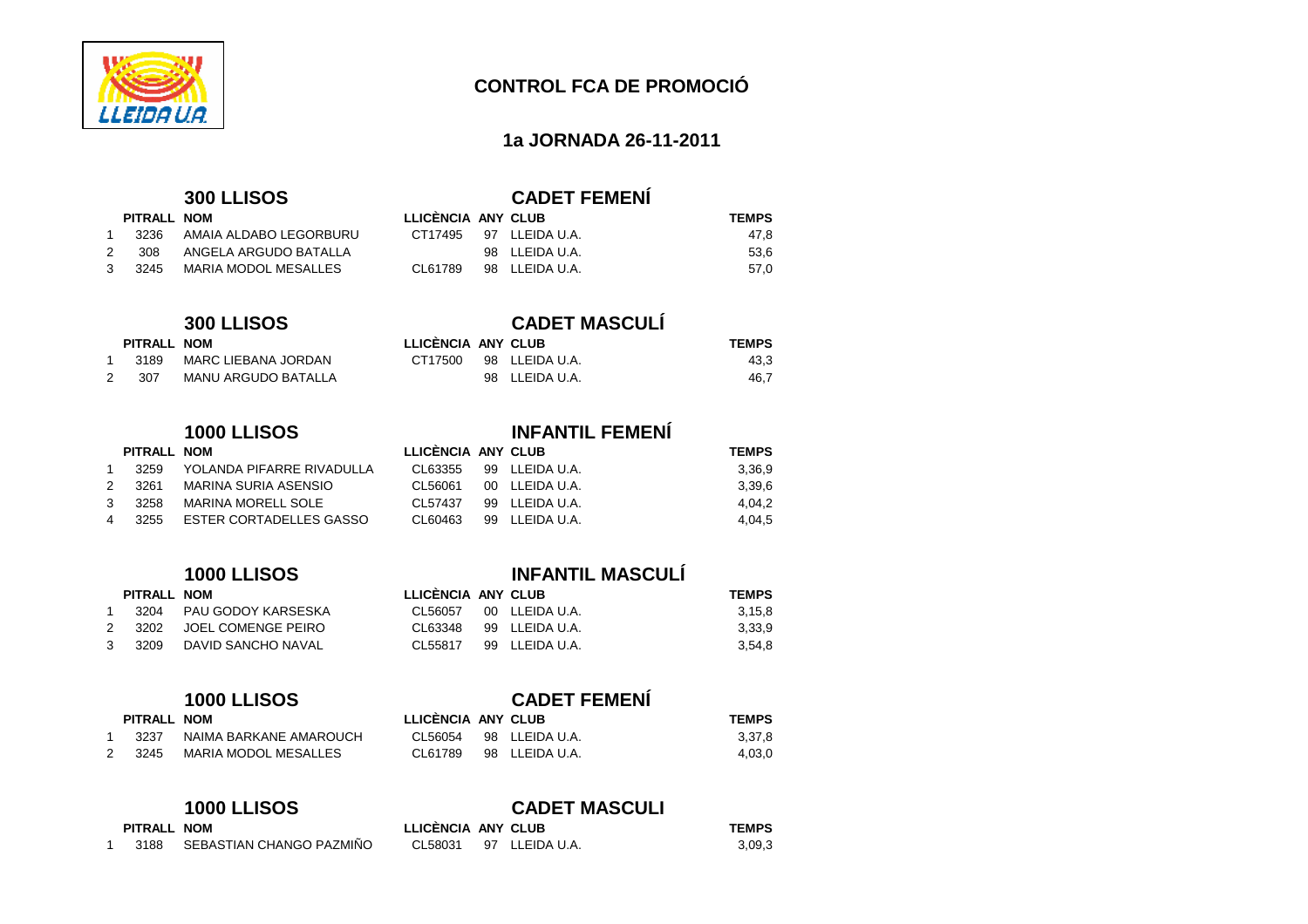

#### **1a JORNADA 26-11-2011**

#### **2000 LLISOS ALEVÍ FEMENÍ**

|               | PITRALL NOM |                            |
|---------------|-------------|----------------------------|
| $\mathbf{1}$  |             | 3270 LAIA RESA ENRICH      |
| 2             | 3269        | MARIA MAÑANFT NAVAL        |
| $\mathcal{B}$ | 3265        | MAR GODOY KARSESKA         |
| 4             |             | 3263 CLAUDIA DELGADO CERRO |

#### 1 3215 DANIEL MAÑANET NAVAL

|               | <b>I JARIJ DANILLI MANANLI INAVAL</b> |
|---------------|---------------------------------------|
|               | 2 3212 DANIEL COGUL GUARDIOLA         |
| $\mathcal{B}$ | 5201 POL TORRENT ACEITUNA             |
| 4             | 3213 GERARD FIGOLS GINE               |
|               | 5 3216 JON MAÑANET NAVAL              |

### **2000 LLISOS ALEVÍ MASCULI**

CL58037 01 LLEIDA U.A.

CL57439 02 LLEIDA U.A.

CL63349 02 LLEIDA U.A.

**PITRALL NOM LLICÈNCIA ANY CLUB TEMPS**  CL63356 01 LLEIDA U.A. 7,25,8

| PITRALL NOM |                           | LLICÈNCIA ANY CLUB |                | <b>TEMPS</b> |
|-------------|---------------------------|--------------------|----------------|--------------|
| 3215        | DANIEL MAÑANET NAVAL      | CL58038            | 01 LLEIDA U.A. | 7,57,7       |
| 2 3212      | DANIEL COGUL GUARDIOLA    | CL55806            | 01 LLEIDA U.A. | 8,26,1       |
| 5201        | POL TORRENT ACEITUNA      |                    | 02 J.A. ARBECA | 8,37,8       |
| 3213        | <b>GERARD FIGOLS GINE</b> | CL57438            | 02 LLEIDA U.A. | 9.43.5       |
| 5 3216      | JON MAÑANET NAVAL         | CL58039            | 01 LLEIDA U.A. | 9.44.1       |

#### **3000 LLISOS ABSOLUT MASCULÍ**

|                | PITRALL NOM |                         | LLICÈNCIA ANY CLUB |                | <b>TEMPS</b> |
|----------------|-------------|-------------------------|--------------------|----------------|--------------|
| $\mathbf{1}$   | 5205        | MOHAMED MIRI            |                    | 94 LLEIDA U.A. | 10,13,1      |
| $\mathcal{P}$  | 3180        | ALBERT MILLERA ANGLES   | CL20612            | 95 LLEIDA U.A. | 10,16,1      |
| 3              |             | SERGI NUNES JORDAN      |                    | 89 LLEIDA U.A. | 10.22.1      |
| $\overline{4}$ | - 3191      | JORGE MELENDO ARRUFAT   | CT20153            | 97 LLEIDA U.A. | 11,19,0      |
| 5              | 3193        | WESLEY NICHOLSON SABATE | CL60462            | 98 LLEIDA U.A. | 12,26,0      |

#### **PITRALL NOM**

|               | 3271 | PAULA BELTRAN BLANCO         | CL63344  | - 04 |
|---------------|------|------------------------------|----------|------|
| $\mathcal{P}$ | 3276 | MARIA VILANOVA LOPEZ         |          | 04   |
| $\mathcal{B}$ |      | 3275 AIDA SUBARROCA SATORRES | CI 60477 | 03   |

#### **PITRALL NOM**

| 3223 | ARNAU SUBARROCA SATORRES |  |                        | 2,61 |
|------|--------------------------|--|------------------------|------|
| 3219 | ADRIA CAMBERO FABREGAT   |  | CL61786 03 LLEIDA U.A. | 2,40 |

### **LLARGADA BENJAMÍ FEMENÍ**

| PITRALL NOM |                         |          | ANY CLUB       |      |      |      | 3 MARCA |
|-------------|-------------------------|----------|----------------|------|------|------|---------|
| 3271        | PAULA BELTRAN BLANCO    | CI 63344 | 04 LLEIDA U.A. | l.37 | 1.86 | 2.06 | 2,06    |
| 3276        | MARIA VILANOVA LOPEZ    |          | 04 LLEIDA U.A. | .66  | 2.03 | 1.10 | 2,03    |
| 3275        | AIDA SUBARROCA SATORRES | CL60477  | 03 LLEIDA U.A. | .89  | l.86 | 1.92 | 1,92    |

8,09,5

8,48,9

10,32,8

#### **LLARGADA BENJAMÍ MASCULÍ**

| PITRALL NOM |                          |         | <b>ANY CLUB</b>        |           | $\overline{\mathbf{2}}$ |           | <b>3 MARCA</b> |
|-------------|--------------------------|---------|------------------------|-----------|-------------------------|-----------|----------------|
| 3223        | ARNAU SUBARROCA SATORRES |         | CL60472 03 LLEIDA U.A. | 2.61 2.77 |                         | X 2.77    |                |
| 3219        | ADRIA CAMBERO FABREGAT   | CL61786 | 03 LLEIDA U.A.         |           | 2.40 2.19               | 1.50 2.40 |                |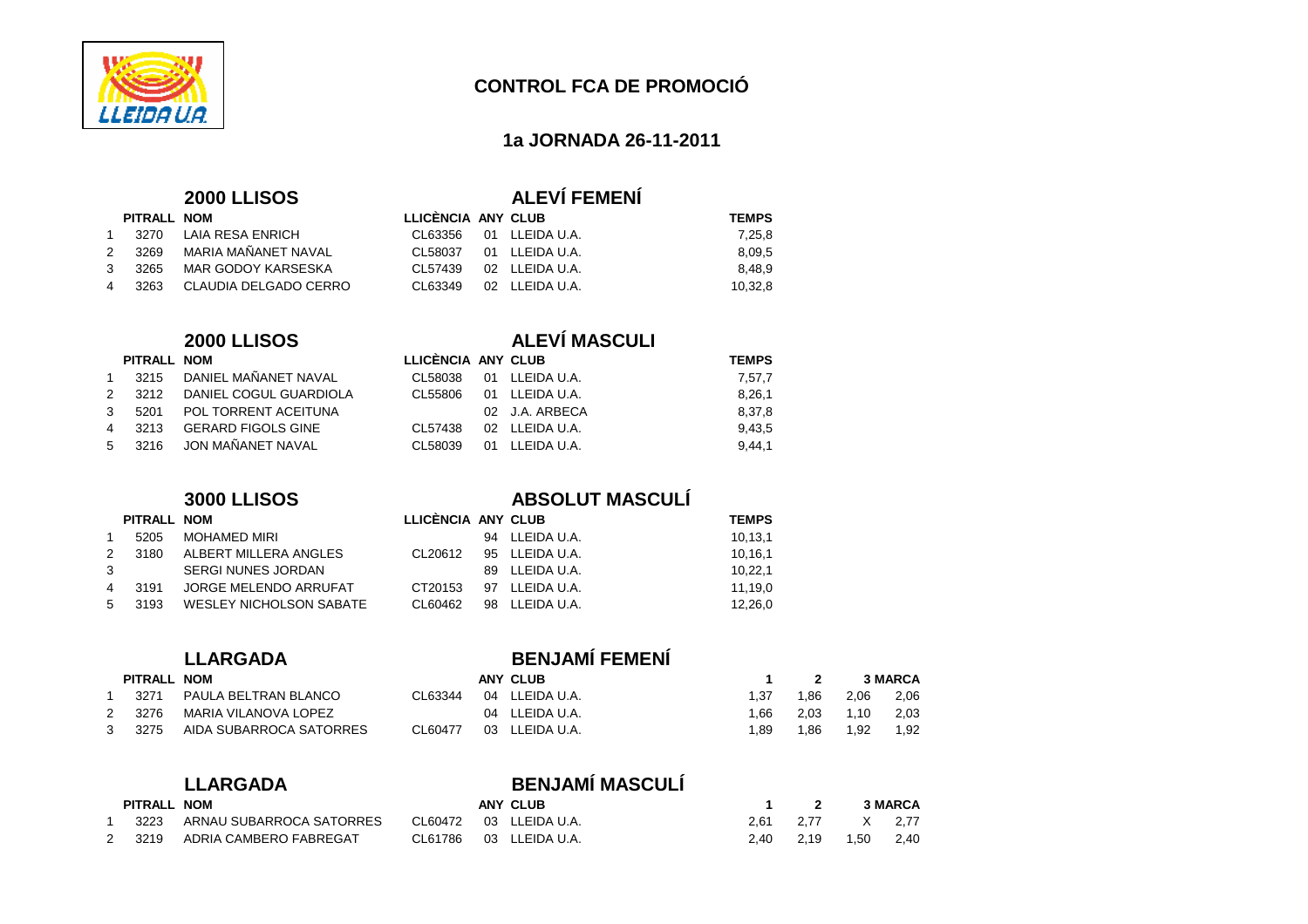

#### **1a JORNADA 26-11-2011**

2,86

 $2,17$ 

# **LLARGADA ALEVÍ FEMENÍ**

| PITRALL NOM |                       |         | ANY CLUB       |      |           | <b>3 MARCA</b> |      |
|-------------|-----------------------|---------|----------------|------|-----------|----------------|------|
| 3269        | MARIA MAÑANET NAVAL   | CL58037 | 01 LLEIDA U.A. | 2.93 | 2.83      | 2.89           | 2,93 |
| 2 3270      | LAIA RESA ENRICH      | CL63356 | 01 LLEIDA U.A. |      | 2.66 2.72 | 2.86           | 2,86 |
| 3 3265      | MAR GODOY KARSESKA    | CL57439 | 02 LLEIDA U.A. | 2.11 |           | 1,92 2,17 2,17 |      |
| 4 3263      | CLAUDIA DELGADO CERRO | CL63349 | 02 LLEIDA U.A. | 1.45 | 1.63      | 1,77 1,77      |      |

### **LLARGADA ALEVÍ MASCULÍ**

|                | PITRALL NOM |                           |         |    | ANY CLUB       |      | ົ    |      | <b>3 MARCA</b> |
|----------------|-------------|---------------------------|---------|----|----------------|------|------|------|----------------|
|                | 3217        | JOAN PANE ANIZ            | CL60470 |    | 02 LLEIDA U.A. | 2.80 | 3.00 | 3.09 | 3,09           |
| 2              | 3215        | DANIEL MAÑANET NAVAL      | CL58038 | 01 | LLEIDA U.A.    | 2.64 | 2.83 | 2.27 | 2.83           |
| 3              | 3212        | DANIEL COGUL GUARDIOLA    | CL55806 | 01 | LLEIDA U.A.    | 2.71 | 2.67 |      | 2.71           |
| $\overline{4}$ | 3216        | JON MAÑANET NAVAL         | CL58039 | 01 | LLEIDA U.A.    | 2.14 | 2.31 | 2.36 | 2,36           |
| 5              | 3213        | <b>GERARD FIGOLS GINE</b> | CL57438 | 02 | LLEIDA U.A.    | 1.91 | 2.09 | 1.84 | 2,09           |

**LLARGADA INFANTIL MASCULÍ**

### **LLARGADA INFANTIL FEMENÍ**

| PITRALL NOM |      |                           |         | ANY CLUB       | 1 2 3 4 |                       | - 5 | <b>6 MARCA</b> |            |  |
|-------------|------|---------------------------|---------|----------------|---------|-----------------------|-----|----------------|------------|--|
|             | 3254 | ARIADNA CHAS ROURE        | CL58646 | 99 LLEIDA U.A. |         | X 3.72 3.70 3.54      |     | 3.50           | 3,78 3,78  |  |
|             | 3259 | YOLANDA PIFARRE RIVADULLA | CL63355 | 99 LLEIDA U.A. |         | X 3,16 3,23 2,74 1,42 |     |                | $X = 3.23$ |  |

|   |                | LLARGADA                  |         |                 | INFANTIL MASCULI    |        |              |        |        |        |                |                |
|---|----------------|---------------------------|---------|-----------------|---------------------|--------|--------------|--------|--------|--------|----------------|----------------|
|   | PITRALL NOM    |                           |         |                 | <b>ANY CLUB</b>     |        | $\mathbf{2}$ | 3      | 4      | 5      |                | <b>6 MARCA</b> |
|   | 3202           | <b>JOEL COMENGE PEIRO</b> | CL63348 | 99              | LLEIDA U.A.         | X      | 4,04         | 4,14   | X      | 3,96   | 3,67           | 4.14           |
|   | 3205           | SERGI LIEBANA JORDAN      | CT17501 | 00 <sup>1</sup> | LLEIDA U.A.         | 3,57   | 3,17         | 3,09   | 3,27   | 2,55   | 3,22           | 3,57           |
| 3 | 3209           | DAVID SANCHO NAVAL        | CL55817 | 99              | LLEIDA U.A.         | X      | X            | 3,02   | 2,82   | 3,27   | 2,85           | 3,27           |
|   |                | <b>LLARGADA</b>           |         |                 | <b>CADET FEMENI</b> |        |              |        |        |        |                |                |
|   | <b>PITRALL</b> | <b>NOM</b>                |         |                 | <b>ANY CLUB</b>     |        | $\mathbf{2}$ | 3      | 4      | 5      |                | <b>6 MARCA</b> |
|   | 308            | ANGELA ARGUDO BATALLA     |         | 98              | LLEIDA U.A.         | 2,80   | 2,59         | 2.76   | 3,20   | 3.20   | 3,33           | 3,33           |
|   |                |                           |         |                 |                     | $-2,0$ | $-2,1$       | $-1,9$ | $-1,0$ | $-1,1$ | $-1,2$         |                |
|   | 3237           | NAIMA BARKANE AMAROUCH    | CL56054 | 98              | LLEIDA U.A.         | 3,22   |              |        |        |        | $\blacksquare$ | 3,22           |
|   |                |                           |         |                 |                     | $-2.5$ |              |        |        |        |                |                |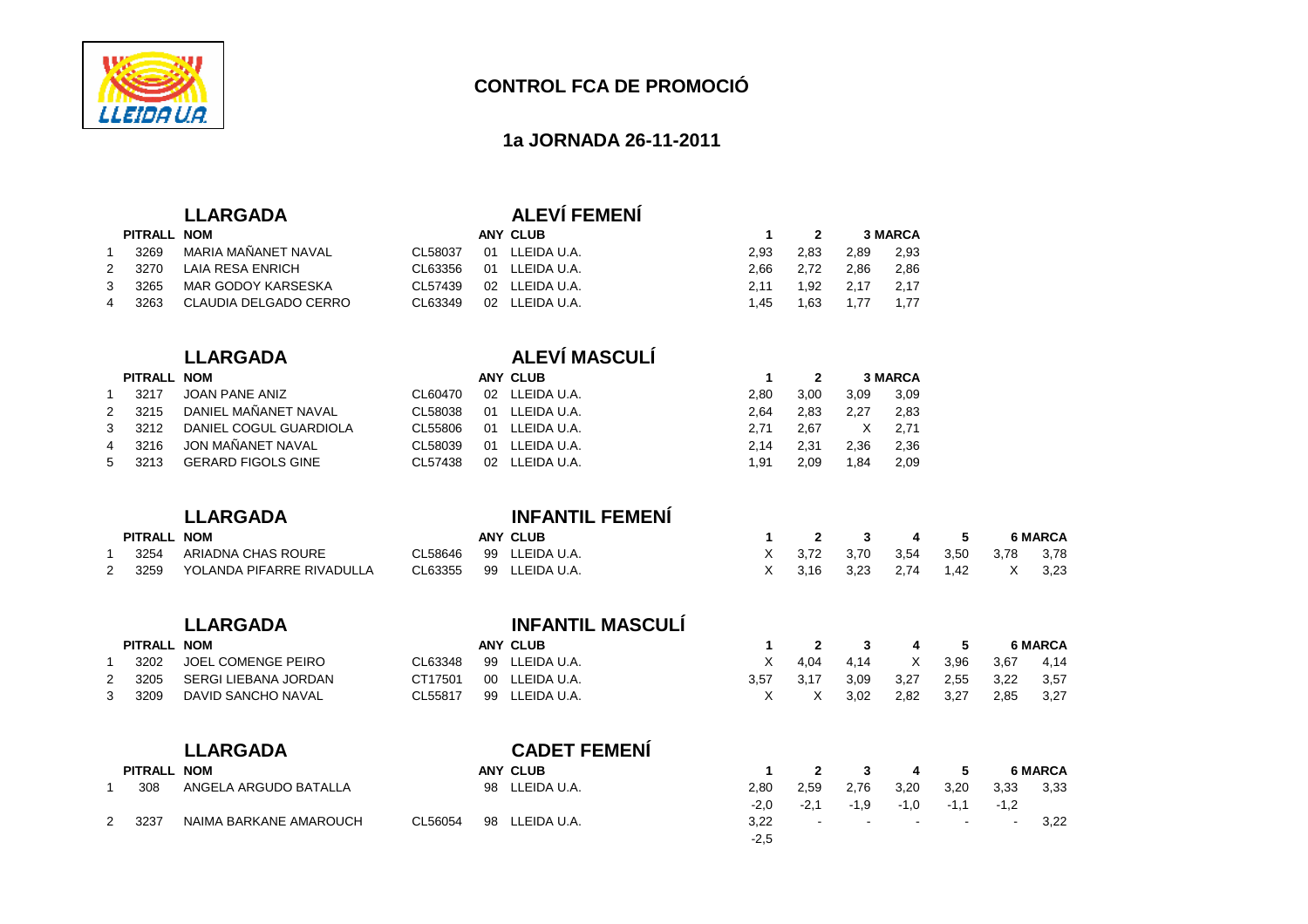

#### **1a JORNADA 26-11-2011**

|                |                    | <b>LLARGADA</b>             |         |    | <b>CADET MASCULÍ</b>    |              |                |        |                |          |        |                |
|----------------|--------------------|-----------------------------|---------|----|-------------------------|--------------|----------------|--------|----------------|----------|--------|----------------|
|                | PITRALL NOM        |                             |         |    | <b>ANY CLUB</b>         | $\mathbf{1}$ | $\mathbf{2}$   | 3      | 4              | 5        |        | <b>6 MARCA</b> |
| $\mathbf 1$    | 3189               | <b>MARC LIEBANA JORDAN</b>  | CT17500 | 98 | LLEIDA U.A.             | 4,27         | 4,66           | 4,06   | 4,52           | 4,27     | 4,26   | 4,66           |
|                |                    |                             |         |    |                         | $-1,6$       | $-1,3$         | $-2,1$ | $-1,8$         | $-2,0$   | $-1,9$ |                |
| $\overline{2}$ | 3195               | <b>VICTOR SANCHO NAVAL</b>  | CL54626 | 97 | LLEIDA U.A.             | 4,48         | 4,39           | 4,40   | $\times$       | $\times$ | 4,36   | 4,48           |
|                |                    |                             |         |    |                         | $-0,9$       | $-1,2$         | $-1,4$ |                |          | $-1,0$ |                |
| 3              | 3197               | VICTOR TERREROS IBAÑEZ      | CL56796 | 98 | LLEIDA U.A.             | 3,17         | $\times$       | 1,54   | 3,37           | 3,20     | 3,31   | 3,37           |
|                |                    |                             |         |    |                         | $-1,2$       |                | $-2,2$ | $-1,0$         | $-1,4$   | $-1,0$ |                |
|                |                    |                             |         |    |                         |              |                |        |                |          |        |                |
|                |                    | PES 2 KG.                   |         |    | <b>ALEVÍ FEMENÍ</b>     |              |                |        |                |          |        |                |
|                | PITRALL NOM        |                             |         |    | <b>ANY CLUB</b>         | $\mathbf{1}$ | $\mathbf{2}$   |        | <b>3 MARCA</b> |          |        |                |
| 1              | 3269               | MARIA MAÑANET NAVAL         | CL58037 | 01 | LLEIDA U.A.             | 4,94         | 4,86           | 4,45   | 4,94           |          |        |                |
| 2              | 3263               | CLAUDIA DELGADO CERRO       | CL63349 | 02 | LLEIDA U.A.             | 3,04         | 3,60           | 2,90   | 3,60           |          |        |                |
|                |                    | PES 2 KG.                   |         |    | <b>ALEVÍ MASCULÍ</b>    |              |                |        |                |          |        |                |
|                | <b>PITRALL NOM</b> |                             |         |    | <b>ANY CLUB</b>         | $\mathbf{1}$ | $\overline{2}$ |        | <b>3 MARCA</b> |          |        |                |
| 1              | 3215               | DANIEL MAÑANET NAVAL        | CL58038 | 01 | LLEIDA U.A.             | 4,94         | 4,98           | 4,55   | 4,98           |          |        |                |
| 2              | 3216               | JON MAÑANET NAVAL           | CL58039 | 01 | LLEIDA U.A.             | 4.48         | 3,70           | 3.78   | 4,48           |          |        |                |
|                |                    |                             |         |    |                         |              |                |        |                |          |        |                |
|                |                    | PES 2 KG.                   |         |    | <b>INFANTIL FEMENÍ</b>  |              |                |        |                |          |        |                |
|                | <b>PITRALL NOM</b> |                             |         |    | <b>ANY CLUB</b>         | $\mathbf{1}$ | $\mathbf{2}$   | 3      | 4              | 5        |        | <b>6 MARCA</b> |
| 1              | 3259               | YOLANDA PIFARRE RIVADULLA   | CL63355 | 99 | LLEIDA U.A.             | 9,01         | 9,26           | 8,76   | 8,61           | 9,55     | 8,23   | 9,55           |
| $\overline{2}$ | 3254               | ARIADNA CHAS ROURE          | CL58646 | 99 | LLEIDA U.A.             | 6,90         | 6,67           | 6,67   | 6,63           | 6,49     | 6.77   | 6,90           |
|                |                    |                             |         |    |                         |              |                |        |                |          |        |                |
|                |                    | PES 3 KG.                   |         |    | <b>INFANTIL MASCULÍ</b> |              |                |        |                |          |        |                |
|                | <b>PITRALL NOM</b> |                             |         |    | <b>ANY CLUB</b>         | $\mathbf{1}$ | $\mathbf{2}$   | 3      | 4              | 5        |        | <b>6 MARCA</b> |
| 1              | 3202               | <b>JOEL COMENGE PEIRO</b>   | CL63348 | 99 | LLEIDA U.A.             | 7,34         | 7,30           | 6,65   | 8,39           | 7,00     | 5,70   | 8,39           |
| $\overline{2}$ | 3204               | PAU GODOY KARSESKA          | CL56057 | 00 | LLEIDA U.A.             | 6,71         | X              | 6,42   | 6,16           | 6,40     | 6,99   | 6,99           |
| 3              | 3205               | <b>SERGI LIEBANA JORDAN</b> | CT17501 | 00 | LLEIDA U.A.             | 6,49         | 5,91           | 6,19   | 5,95           | 6,11     | 5,58   | 6,49           |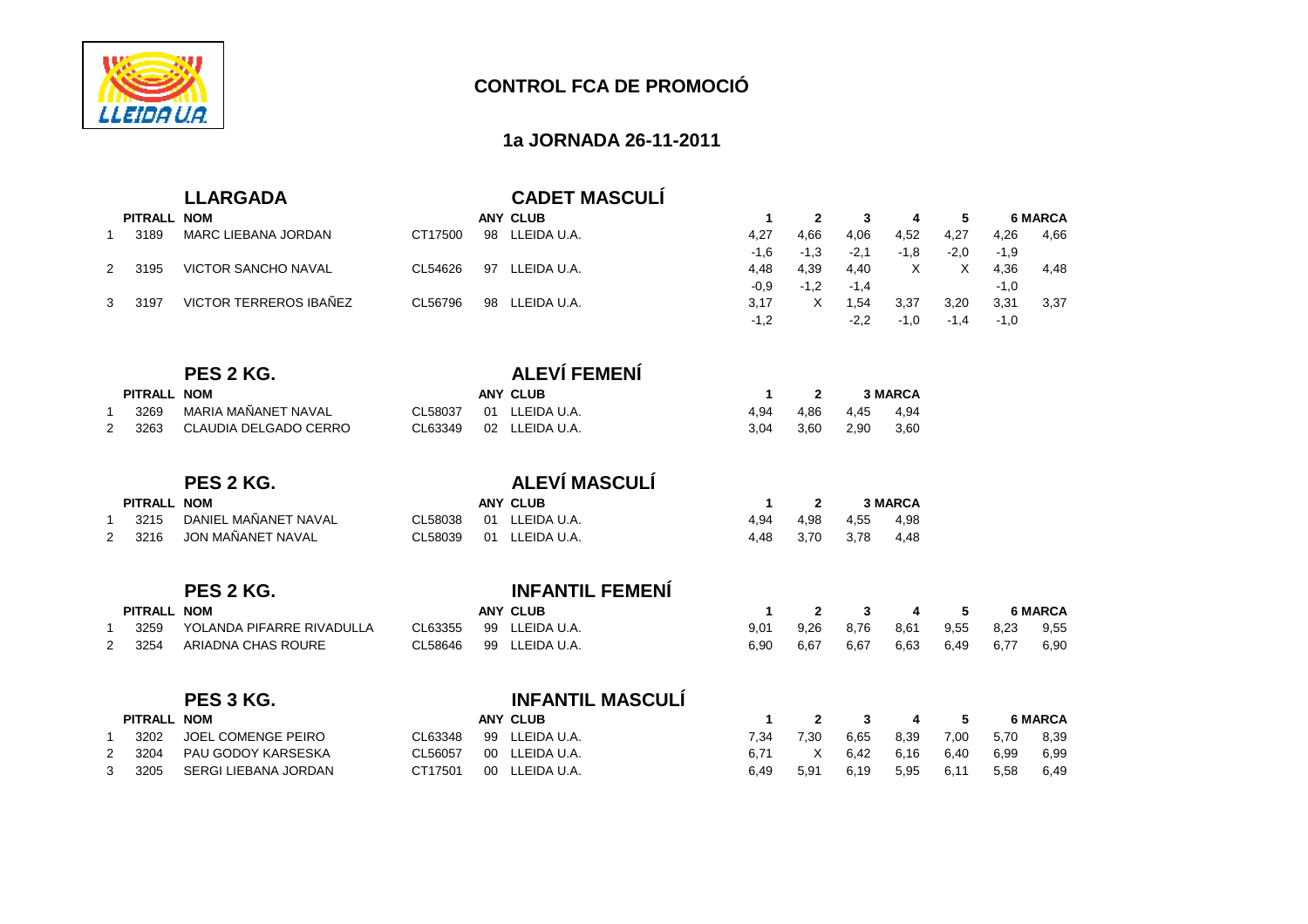

#### **1a JORNADA 26-11-2011**

|                |                    | PES 3 KG.                     |         |    | <b>CADET FEMENÍ</b>    |              |              |          |                 |            |       |                   |
|----------------|--------------------|-------------------------------|---------|----|------------------------|--------------|--------------|----------|-----------------|------------|-------|-------------------|
|                | PITRALL NOM        |                               |         |    | <b>ANY CLUB</b>        | $\mathbf{1}$ | $\mathbf{2}$ | 3        | 4               | 5          |       | <b>6 MARCA</b>    |
| 1              | 3242               | MAR JOVE MORENO               | CL58647 |    | 97 LLEIDA U.A.         | 9,77         | 9,33         | 8,86     | 8,96            | 9,48       | 9,55  | 9,77              |
| $\overline{2}$ | 309                | <b>LAIA ESCOLA SALLAN</b>     |         | 98 | LLEIDA U.A.            | 6,52         | X            | 5,71     | 6,44            | 6,53       | 6,83  | 6,83              |
| 3              | 308                | ANGELA ARGUDO BATALLA         |         | 98 | LLEIDA U.A.            | 4.93         | 4,53         | 4.67     | 4,25            | 4.96       | 4.73  | 4,96              |
|                |                    | PES 4 KG.                     |         |    | <b>CADET MASCULÍ</b>   |              |              |          |                 |            |       |                   |
|                | <b>PITRALL NOM</b> |                               |         |    | <b>ANY CLUB</b>        | $\mathbf{1}$ | $\mathbf{2}$ | 3        | 4               | 5          |       | <b>6 MARCA</b>    |
| 1              | 3189               | <b>MARC LIEBANA JORDAN</b>    | CT17500 |    | 98 LLEIDA U.A.         | 11,00        | 9,66         | 11,27    | 11,20           | 10,52      | 10,82 | 11,27             |
| $\overline{2}$ | 3195               | <b>VICTOR SANCHO NAVAL</b>    | CL54626 | 97 | LLEIDA U.A.            | 7,63         | 8,00         | 7,07     | 8,19            | 8,53       | 7,60  | 8,53              |
| 3              | 3191               | <b>JORGE MELENDO ARRUFAT</b>  | CT20153 | 97 | LLEIDA U.A.            | 7.05         | 7,66         | 7,22     | 6,77            | 7,46       | 7,71  | 7,71              |
| 4              | 307                | <b>MANU ARGUDO BATALLA</b>    |         | 98 | LLEIDA U.A.            | 5.02         | 5,36         | 5.06     | 4.76            | 5.17       | 5.16  | 5,36              |
| 5              | 3197               | <b>VICTOR TERREROS IBAÑEZ</b> | CL56796 | 98 | LLEIDA U.A.            | 4.85         | 5,03         | 4,39     | 4,54            | 4.67       | 5,17  | 5,17              |
|                |                    | PES 3 KG.                     |         |    | <b>JUVENIL FEMENÍ</b>  |              |              |          |                 |            |       |                   |
|                | PITRALL NOM        |                               |         |    | <b>ANY CLUB</b>        | $\mathbf{1}$ | $\mathbf{2}$ | 3        | 4               | 5          |       | <b>6 MARCA</b>    |
|                | 3233               | <b>MARISOL MOYA GRAU</b>      | CT20154 |    | 95 LLEIDA U.A.         | 9.96         | 9,20         | 9,34     | 8,79            | 9,35       | 9.44  | 9,96              |
|                |                    | PES 5 KG.                     |         |    | <b>JUVENIL MASCULI</b> |              |              |          |                 |            |       |                   |
|                | PITRALL NOM        |                               |         |    | <b>ANY CLUB</b>        | $\mathbf{1}$ | $\mathbf{2}$ | 3        | 4               | 5          |       | <b>6 MARCA</b>    |
|                | 3178               | <b>NIL ESTEVE SERRA</b>       | CT19601 |    | 95 LLEIDA U.A.         | 11,27        | 11,09        | 11,18    | 11,69           | 10,38      | 11,04 | 11,69             |
|                |                    | PES 6 KG.                     |         |    | <b>JUNIOR MASCULÍ</b>  |              |              |          |                 |            |       |                   |
|                | <b>PITRALL NOM</b> |                               |         |    | <b>ANY CLUB</b>        | $\mathbf{1}$ | $\mathbf{2}$ | 3        | 4               | 5          |       | <b>6 MARCA</b>    |
| 1              | 5203               | ARNAU OLIVARES DOMENECH       | CT18694 |    | 94 LLEIDA U.A.         | 11,55        | 11,01        | X        | X               |            |       | 11,55             |
| $\overline{2}$ | 370                | CARLES HERRERO REÑE           | CL19291 | 94 | LLEIDA U.A.            | 9,12         | 9,53         | 9,12     | 9,61            | 9,28       |       | 9,61              |
|                |                    | <b>ALÇADA</b>                 |         |    | <b>BENJAMÍ FEMENÍ</b>  |              |              |          |                 |            |       |                   |
|                | <b>PITRALL NOM</b> |                               |         |    | <b>ANY CLUB</b>        | 0.70         | 0,75         | 0,80     | 0,85            | 0,90       | 0,95  | <b>1,00 MARCA</b> |
|                | 3275               | AIDA SUBARROCA SATORRES       | CL60477 | 03 | LLEIDA U.A.            | 0            | 0            | 0        | XX <sub>0</sub> | <b>XXX</b> |       | 0,85              |
| $\overline{2}$ | 3276               | MARIA VILANOVA LOPEZ          |         |    | 04 LLEIDA U.A.         | 0            | $\Omega$     | $\Omega$ | <b>XXX</b>      |            |       | 0.80              |
|                |                    |                               |         |    |                        |              |              |          |                 |            |       |                   |

3 3271 PAULA BELTRAN BLANCO CL63344 04 LLEIDA U.A. 0 XXX 0 XXX

 $0,70$ 

 $X = 0.70$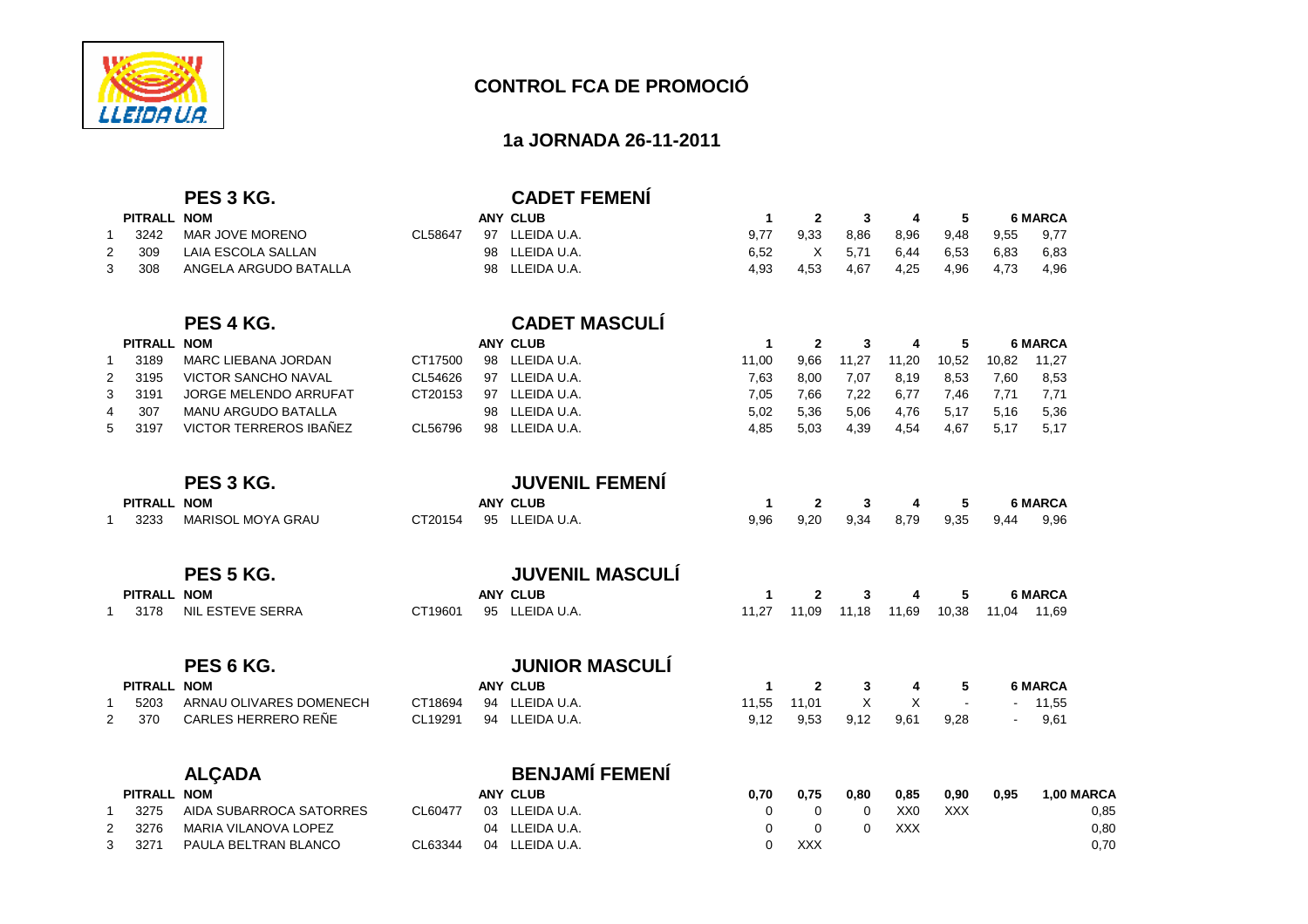

#### **1a JORNADA 26-11-2011**

### **ALÇADA BENJAMÍ MASCULÍ**

| PITRALL NOM |                          |         | ANY CLUB               | 0.70 | 0.75 | 0.80     | 0,85           | 0,90 | 0,95 |     | 1.00 MARCA |
|-------------|--------------------------|---------|------------------------|------|------|----------|----------------|------|------|-----|------------|
| 3219        | ADRIA CAMBERO FABREGAT   | CL61786 | 03 LLEIDA U.A.         |      |      | $\Omega$ | $\overline{0}$ | X0   | XX0  | XXX | 0,95       |
| 2 3223      | ARNAU SUBARROCA SATORRES |         | CL60472 03 LLEIDA U.A. |      | XXO  | 0        | X0             | XXX  |      |     | 0,85       |

|             | <b>ALCADA</b>         |         | <b>ALEVÍ FEMENÍ</b> |      |      |            |      |      |      |      |                   |      |
|-------------|-----------------------|---------|---------------------|------|------|------------|------|------|------|------|-------------------|------|
| PITRALL NOM |                       |         | ANY CLUB            | 0.80 | 0.85 | 0.90       | 0.95 | 1.00 | 1.05 | 1.10 | <b>1,15 MARCA</b> |      |
| 3269        | MARIA MAÑANET NAVAL   | CL58037 | 01 LLEIDA U.A.      |      |      |            |      |      | X0   |      | <b>XXX</b>        | 1.10 |
| 2 3265      | MAR GODOY KARSESKA    | CL57439 | 02 LLEIDA U.A.      |      |      | <b>XXX</b> |      |      |      |      |                   | 0.85 |
| 3 3263      | CLAUDIA DELGADO CERRO | CL63349 | 02 LLEIDA U.A.      |      | X0   | <b>XXX</b> |      |      |      |      |                   | 0,85 |

### **ALÇADA ALEVÍ MASCULÍ**

| PITRALL NOM |                               |         | ANY CLUB       | 0.80 | 0.85     | 0.90     | 0.95           | <b>1.00 MARCA</b> |             |
|-------------|-------------------------------|---------|----------------|------|----------|----------|----------------|-------------------|-------------|
| 3212        | DANIEL COGUL GUARDIOLA        | CL55806 | 01 LLEIDA U.A. |      |          | $\Omega$ |                | XXX               | 0.95        |
|             | 2  3215  DANIEL MAÑANET NAVAL | CL58038 | 01 LLEIDA U.A. |      | $\Omega$ | $\Omega$ | X <sub>0</sub> | <b>XXX</b>        | 0.95        |
| 3 3216      | JON MAÑANET NAVAL             | CL58039 | 01 LLEIDA U.A. |      | XXX      |          |                |                   | 0,80        |
| 3213        | GERARD FIGOLS GINE            | CL57438 | 02 LLEIDA U.A. | XXX  |          |          |                |                   | <b>NULS</b> |
|             |                               |         |                |      |          |          |                |                   |             |

|             | <b>ALCADA</b>      |  | <b>INFANTIL FEMENI</b> |      |          |          |      |      |                     |      |                   |      |
|-------------|--------------------|--|------------------------|------|----------|----------|------|------|---------------------|------|-------------------|------|
| PITRALL NOM |                    |  | ANY CLUB               | 1.00 | 1.05     | 1.10     | 1.15 | 1,20 | 1,25                | 1,30 | <b>1.35 MARCA</b> |      |
| 3254        | ARIADNA CHAS ROURE |  | CL58646 99 LLEIDA U.A. |      | $\Omega$ | $\Omega$ |      |      | $0\qquad 0\qquad 0$ |      | $0$ XXX           | 1,30 |

 $X = 0.85$ 

|             | <b>ALCADA</b>        |         | <b>INFANTIL MASCULI</b> |      |          |          |      |                |      |            |
|-------------|----------------------|---------|-------------------------|------|----------|----------|------|----------------|------|------------|
| PITRALL NOM |                      |         | ANY CLUB                | 1.00 | 1.05     | 1.10     | 1,15 | 1.20           | 1,25 | 1.30 MARCA |
| 3205        | SERGI LIEBANA JORDAN | CT17501 | 00 LLEIDA U.A.          |      |          |          |      |                | XXX  | 1,20       |
| 2 3209      | DAVID SANCHO NAVAL   | CL55817 | 99 LLEIDA U.A.          |      | $\Omega$ | $\Omega$ | റ    | X <sub>0</sub> | XXX  | 1,20       |

|             | <b>ALCADA</b>              |         |    | <b>CADET MASCULI</b> |      |      |          |          |      |      |     |                   |
|-------------|----------------------------|---------|----|----------------------|------|------|----------|----------|------|------|-----|-------------------|
| PITRALL NOM |                            |         |    | <b>ANY CLUB</b>      | 1.15 | 1.20 | 1.25     | 1.30     | 1.35 | 1.40 |     | <b>1.45 MARCA</b> |
|             | 1 3195 VICTOR SANCHO NAVAL | CL54626 |    | 97 LLEIDA U.A.       |      |      | $\Omega$ | $\Omega$ |      | XX0  | XXX | 1.40              |
| 2 3189      | MARC LIEBANA JORDAN        | CT17500 | 98 | LLEIDA U.A.          |      |      |          |          |      | XXX  |     | 1,35              |

### 33349 02 LLEIDA U.A. 0 X0 XXX